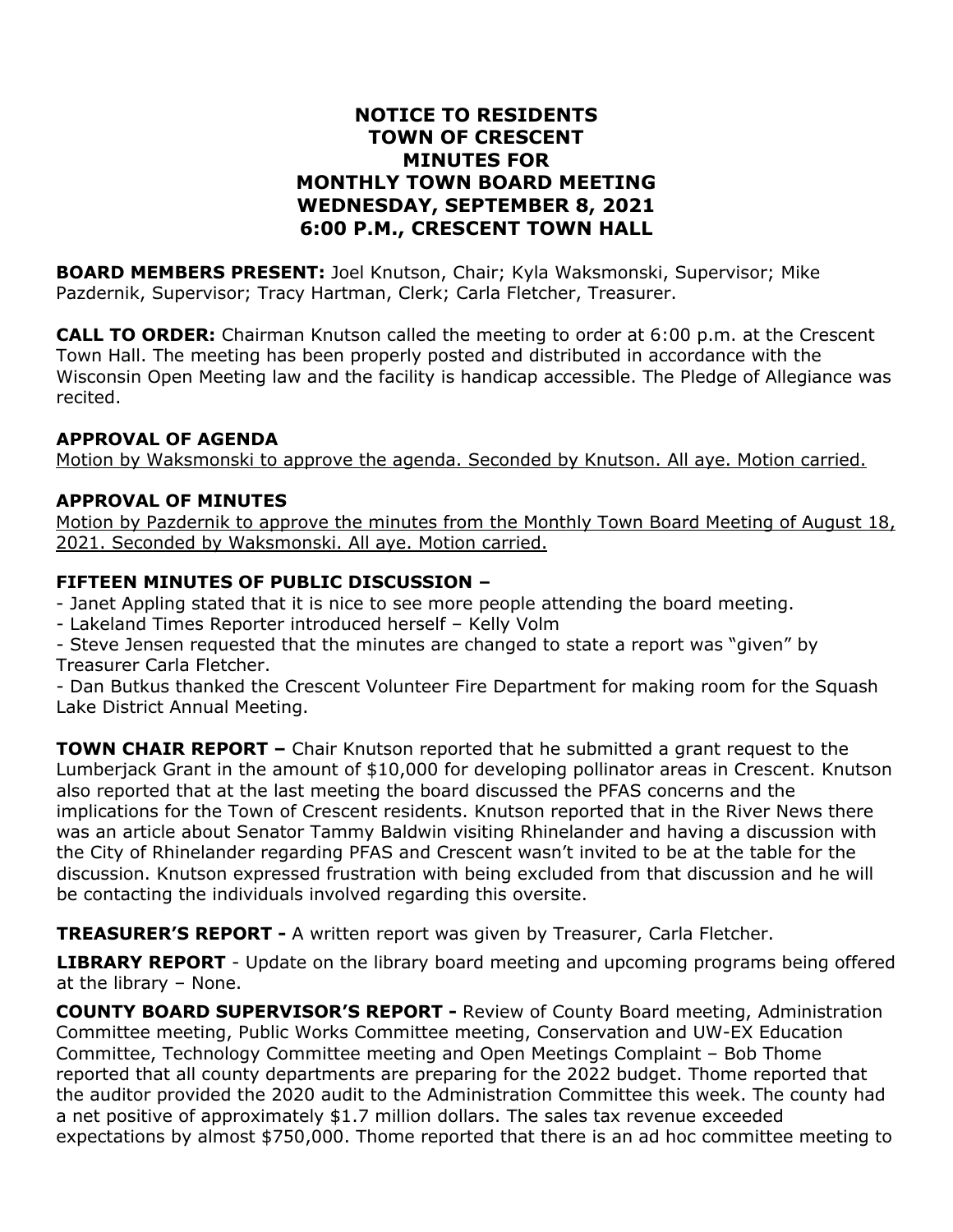determine how best to propose spending the \$6.9 million awarded through the Coronavirus Local Fiscal Recovery Fund (CLFRF). Thome reported that the UWEX Committee continues to work towards an ordinance for CAFO's. Thome reported that the transfer station request on Highway 47 was officially denied.

**CRESCENT LAKE DISTRICT REPORT-** Thome reported that the first electors meeting was held on August 21<sup>st</sup> with over 90+ people in attendance of which 74 were electors. Tim Kilgore was elected as Chair, Jim Gehrke was elected as a Commissioner, Jim Ketterson was elected as the Treasurer, Maria Rudesill (Town of Crescent Representative) was elected the Secretary and Bob Thome is the County representative. Thome reported that the proposed tax levy of \$86,127.47 was approved by a vote of 71 in favor, 1 against and 1 abstained. Thome reported that the next meeting is scheduled for October 21st.

**FIRE DEPARTMENT REPORT AND APPROVAL OF PURCHASES** - Monthly Call update, purchases update, training update, fundraiser update – Fire Chief Mahner presented a written and oral report to the board. Mahner reported that during the month of August the fire department was dispatched for 2 calls. Mahner reported that the fundraiser for this year fell through and future plans have not been set.

**DISCUSSION/POSSIBLE DECISION REGARDING: Generator for Town Hall –** Mahner reported that he has met with Nick from In Control Technology to create a proposal. The current estimate to install the lines for the generator is \$2500. Nick is working to get an estimate on the generator cost and will provide this at the next meeting. WPS will be coming out next week to look at the hookups and help determine what type of meter is needed.

# **FIRST RESPONDER'S REPORT AND APPROVAL OF PURCHASES -** None

**TOWN ROAD CREW REPORT -** Road Projects update, update on vehicle repairs and shop repairs – Lundt reported that the two road projects left to finish are Timber Lodge which should be completed next week and chip seal on Boyce Dr which should be done this week or next week. Lundt reported that a resident on Green Bass Road put a driveway in without a permit. The driveway has a silt fence that is blocking a culvert and causing water issues on the road. The road crew is continuing to clean up washouts and cleanup ditches. Gerdes is working to repair all vehicles and getting them ready for winter season. Knutson reported that they are still waiting to hear from the Friends of Townline park to meet and discuss the road.

**TOWN PLAN COMMISSION REPORT** – Guide to permits in the Town of Crescent (UDC, Zoning, Driveway) - Updates and future plans – Mike Pazdernik reported that he is working with Harland Lee to see about working with North Central Regional Planning Commission to discuss working on updating the Crescent Comprehensive Plan. Pazdernik would like to look at holding plan commission meetings the week before the Town Board meeting. He would like to hold the first meeting on October  $6<sup>th</sup>$  at 6:00 p.m. Knutson reported that he and Clerk Hartman received a call from an attorney inquiring about the Shoreland Protection Ordinance in relation to the County Ordinance. Knutson would like to see the commission address the town ordinances and bring them up to date. Knutson would like to see the town come up with a "one stop source" guide to permitting in Oneida County of where different permits can be applied for and how the different government agencies work together.

**UNIFORM DWELLING INSPECTOR'S REPORT** – Written report received from the Rhinelander Inspection department. There was one permit issued for a single-family dwelling on Bunting Lane.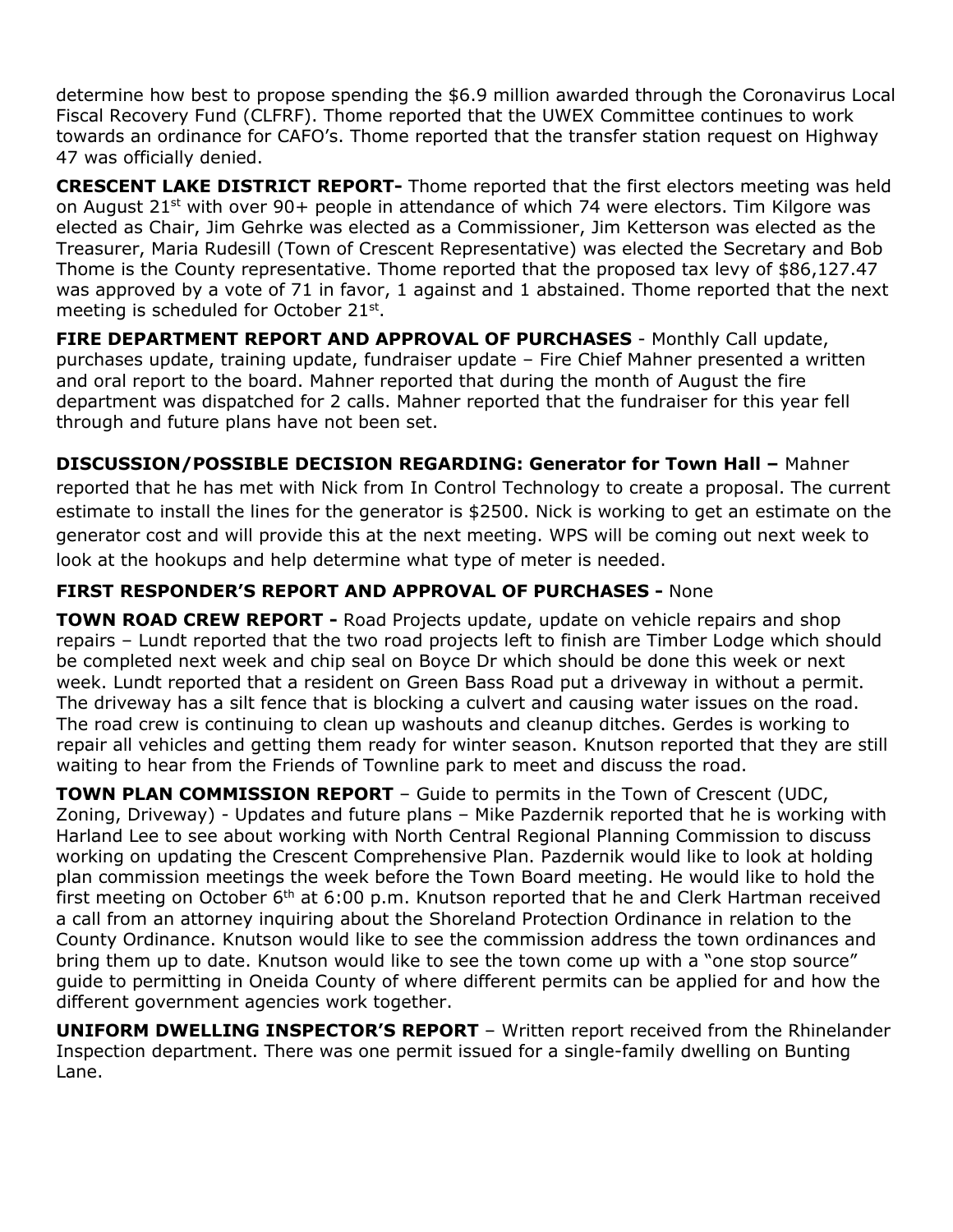**SQUASH LAKE DISTRICT REPORT –** Dan Butkus stated that the annual meeting was held and the 2022 budget and mill rate was passed and will be dropping to 0.221 due to a grant from the DNR.

## **DISCUSSION/POSSIBLE DECISION REGARDING: Siverling Driveway/Easement**

**Request** – Knutson gave a history of the Siverling Driveway/Easement request. Knutson stated that he has met with the County Land Information office, and they can't find any platting showing that Bay Road was going to be extended and therefore the town doesn't have any rights to Bay Drive beyond what has been blacktopped. Knutson stated that the town can't grant an easement for something we don't own the rights to. Knutson stated that the Silverlings will need to go through the driveway permitting process. Discussion regarding the driveway process and meeting with the Crescent Road Crew Leader Ted Lundt.

**DISCUSSION/POSSIBLE DECISION REGARDING: Wisconsin Information System for Local Roads (WISLR)** Knutson reported that the Town of Crescent needs to go through the state process of rating the pavement of all of the Town of Crescent miles of roads. Knutson reported that after some research it has been determined that the North Central Wisconsin Regional Plan Commission assists towns with road ratings and it is completed at no cost to the towns. Knutson has been in contact with the NCWRPC regarding this process and they will add the Town of Crescent to the list of towns to work with. Knutson would like the town to become self-sufficient on rating the roads. Discussion regarding the need to have an outside person come and rate the town roads.

**DISCUSSION/POSSIBLE DECISION REGARDING: Complaint process for residents - Streamlining resident county-level complaints through Town –** Knutson stated that he would like to create a consistent measure of being able to track what is happening in the town relative to complaints and issues and which ones need to be turned over the county. Knutson stated that examples of a few issues that have come up recently are parking on road right of way, shoreland permitting, speeding on town roads. Knutson would like to encourage residents to use the towns resources for highlighting issues and contact members of the board if concerns arise. Knutson stated that another issue that has come up recently are tourist rooming houses and residents not getting the proper permits through the county. Knutson would like to include some language in a future newsletter regarding guidance for residents regarding complaints. Discussion regarding a complaint form being created and on the website for resident use. Bob Thome stated that he receives 5-10 reports of tourist rooming houses per week and shoreland protection complaints that he researches and turns over to the county. Thome will include Chair Knutson on future complaints.

**DISCUSSION/POSSIBLE DECISION REGARDING: Crescent Parking Ordinance** – Knutson reported that he has received several concerns of residents parking on the sides of town roads which are creating issues. Knutson reported that there is parking ordinance from 1978. Knutson would like to look at updating this ordinance and coming up with guidance for parking. Knutson would like the ordinance to include guidance that parking will only be allowed on one side of a road and that there are time restrictions to when parking may occur. Knutson will work on